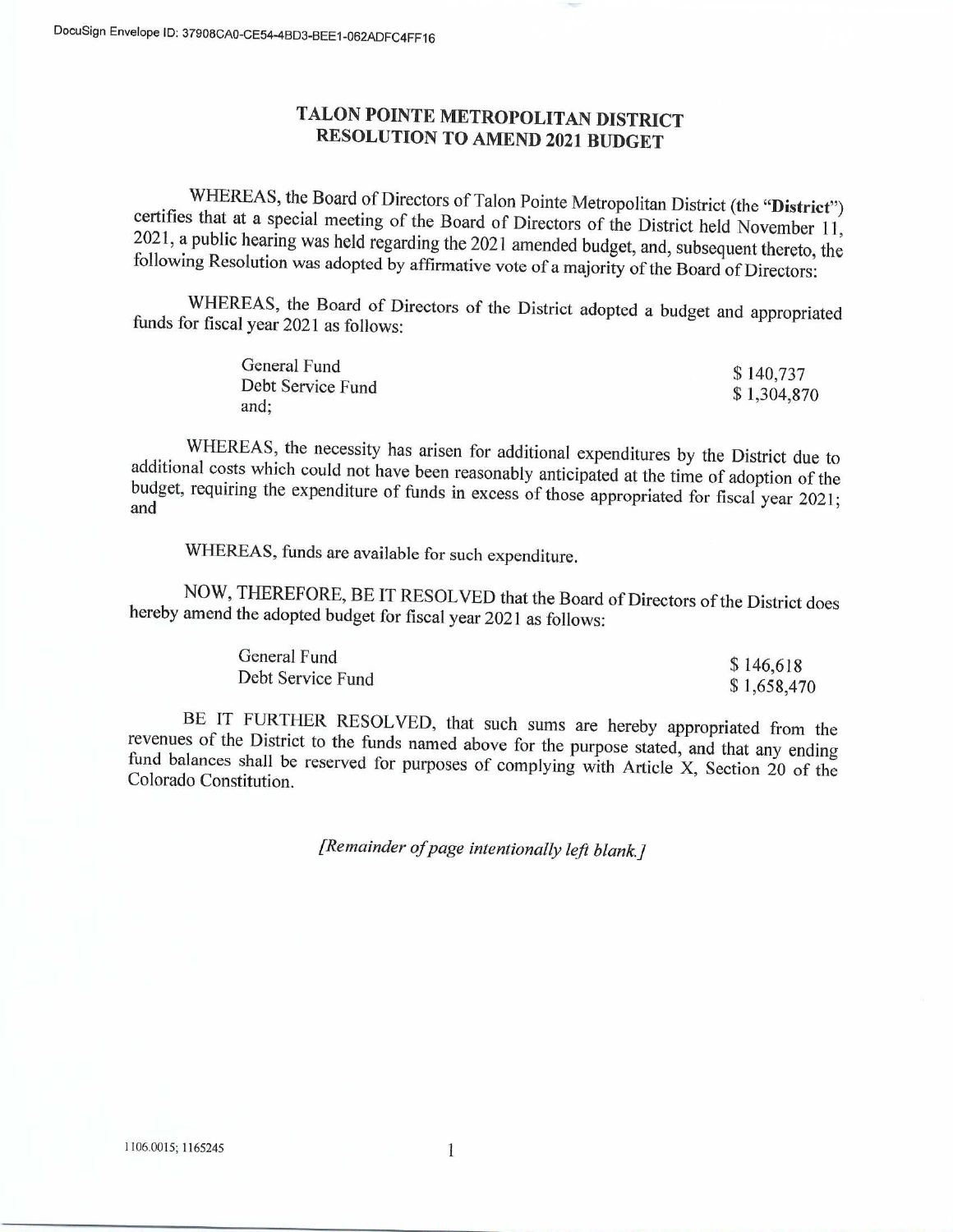ADOPTED this 11<sup>th</sup> day of November, 2021.

# TALON POINTE METROPOLITAN **DISTRICT**

DocuSigned by:

George Hanton

Officer of the District

ATTEST:

DocuSigned by:

Jimmy Oge<br>======================

APPROVED AS TO FORM:

WHITE BEAR ANKELE TANAKA & WALDRON Attorneys at Law

DocuSigned by: Blair Dickhoner

General Counsel to the District

**STATE OF COLORADO COUNTY OF ADAMS** TALON POINTE METROPOLITAN DISTRICT

I hereby certify that the foregoing resolution constitutes a true and correct copy of the record of proceedings of the Board adopted at a meeting held via teleconference on Thursday, November 11, 2021, as recorded in the official record of the proceedings of the District.

IN WITNESS WHEREOF, I have hereunto subscribed my name this 11th day of November 2021.

> DocuSigned by: angela Elliott D2F394E77E9B4B1

1106.0015; 1165245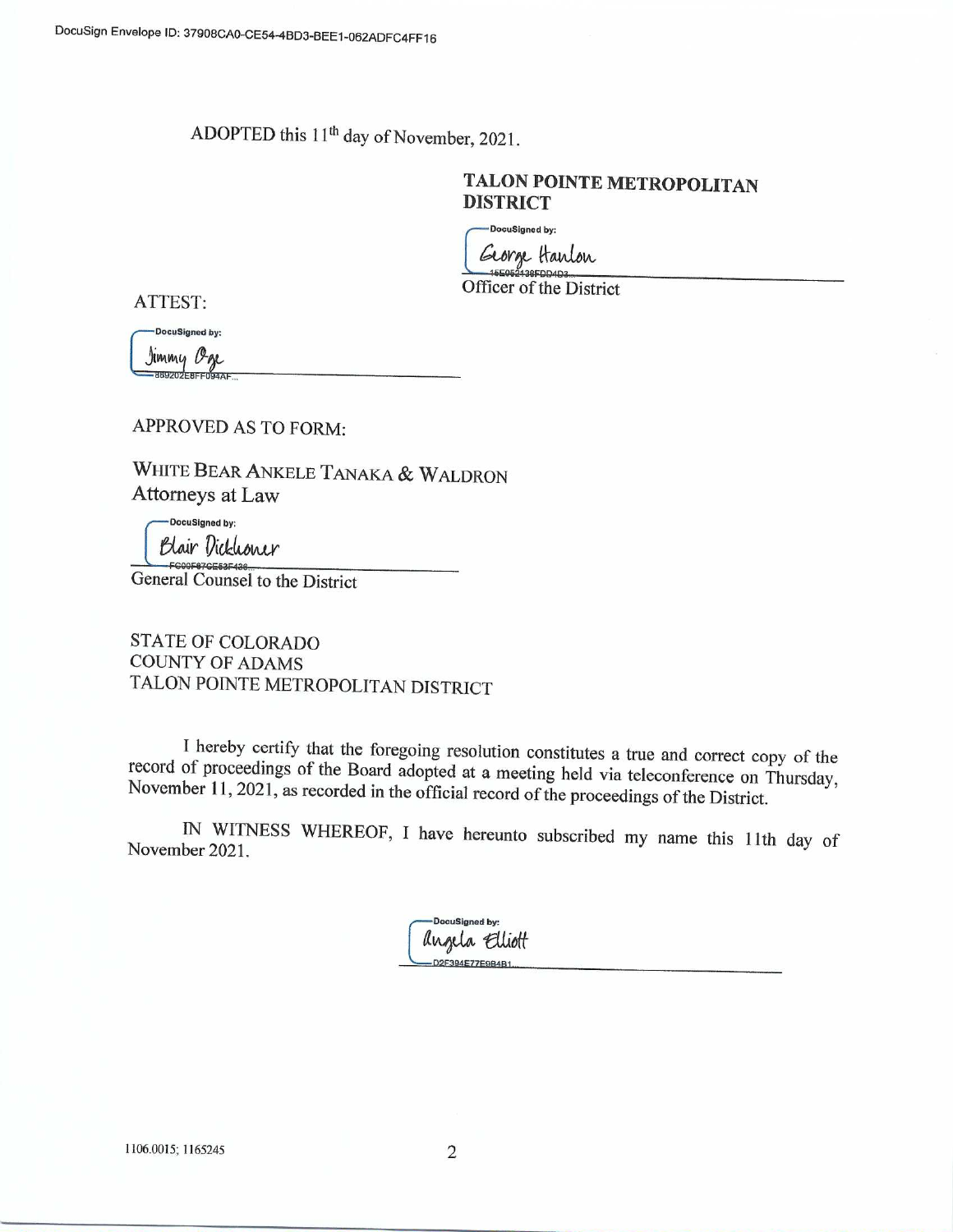| <b>Talon Pointe Metropolitan District</b>              |                          |                          |                          |                               |                |
|--------------------------------------------------------|--------------------------|--------------------------|--------------------------|-------------------------------|----------------|
| <b>Statement of Net Position</b><br>September 30, 2021 | <b>General Fund</b>      | <b>Debt Service Fund</b> | <b>Capital Fund</b>      | <b>Fixed Assets &amp; LTD</b> | Total          |
|                                                        |                          |                          |                          |                               |                |
| <b>ASSETS</b><br><b>CASH</b>                           |                          |                          |                          |                               |                |
| CityWide Checking                                      | 141,622                  |                          |                          |                               | 141,622        |
| Series 2019 A - Bond Fund                              |                          | 12,901                   |                          |                               | 12,901         |
| Series 2019A - Restricted Project Account              |                          |                          | 5,297                    |                               | 5,297          |
| Series 2019B - Restricted Project Account              |                          |                          | 2,709,342                |                               | 2,709,342      |
| Series 2019 - Reserve                                  |                          | 1,650,013                |                          |                               | 1,650,013      |
| Series 2019 B - Bond Fund                              |                          | 294,151                  |                          |                               | 294,151        |
| Pooled Cash                                            | (136, 021)               | 136,021                  | 0                        |                               |                |
| <b>TOTAL CASH</b>                                      | 5,601                    | 2,093,086                | 2,714,639                |                               | 4,813,326      |
| <b>OTHER CURRENT ASSETS</b>                            |                          |                          |                          |                               |                |
| Due From County Treasurer                              |                          |                          |                          |                               |                |
| Property Tax Receivable                                | 14,014                   | 37,091                   |                          |                               | 51,104         |
| <b>Accounts Receivable</b>                             |                          |                          |                          |                               |                |
| Due From Developer                                     |                          |                          |                          |                               |                |
| Prepaid Expense                                        |                          |                          |                          |                               |                |
| TOTAL OTHER CURRENT ASSETS                             | 14,014                   | 37,091                   |                          |                               | 51,104         |
| <b>FIXED ASSETS</b>                                    |                          |                          |                          |                               |                |
| <b>Construction in Progress</b>                        |                          |                          |                          | 6,251,673                     | 6,251,673      |
| Parks & Recreation                                     |                          |                          |                          | 1,721,262                     | 1,721,262      |
| Accumulated Depreciation- Parks & Rec                  |                          |                          |                          | (86,063)                      | (86,063)       |
| TOTAL FIXED ASSETS                                     | $\ddot{\phantom{0}}$     | $\overline{\phantom{a}}$ | $\overline{a}$           | 7,886,872                     | 7,886,872      |
| <b>TOTAL ASSETS</b>                                    | 19,614                   | 2,130,177                | 2,714,639                | 7,886,872                     | 12,751,302     |
| <b>LIABILITIES &amp; DEFERRED INFLOWS</b>              |                          |                          |                          |                               |                |
| <b>CURRENT LIABILITIES</b>                             |                          |                          |                          |                               |                |
| <b>Accounts Payable</b>                                |                          |                          |                          |                               |                |
| Due to Coordinating District                           |                          |                          |                          |                               |                |
| TOTAL CURRENT LIABILITIES                              | $\blacksquare$           | $\overline{\phantom{a}}$ | $\overline{a}$           | $\overline{a}$                |                |
| <b>DEFERRED INFLOWS</b>                                |                          |                          |                          |                               |                |
| <b>Deferred Property Taxes</b>                         | 14,014                   | 37,091                   |                          |                               | 51,104         |
| <b>TOTAL DEFERRED INFLOWS</b>                          | 14,014                   | 37,091                   | $\overline{a}$           | $\overline{a}$                | 51,104         |
| <b>LONG-TERM LIABILITIES</b>                           |                          |                          |                          |                               |                |
| Series 2019A Bonds Payable                             |                          |                          |                          | 21,315,000                    | 21,315,000     |
| Series 2019B Bonds Payable                             |                          |                          |                          | 2,595,000                     | 2,595,000      |
| Premium / Discount on Bonds Payable                    |                          |                          |                          | 457,983                       | 457,983        |
| Loss On Refinance of Series 2008 Bonds                 |                          |                          |                          | (67, 528)                     | (67, 528)      |
| Accrued Interest - Bonds                               |                          |                          |                          | 330,056                       | 330,056        |
| Developer Payable- Operations                          |                          |                          |                          | 60,882                        | 60,882         |
| Developer Payable- Capital                             |                          |                          |                          | 156,030                       | 156,030        |
| Accrued Interest- Developer Advances                   |                          |                          |                          | 114,193                       | 114,193        |
| TOTAL LONG-TERM LIABILITIES                            |                          |                          |                          | 24,961,615                    | 24,961,615     |
| TOTAL LIAB & DEF INFLOWS                               | 14,014                   | 37,091                   | $\overline{\phantom{a}}$ | 24,961,615                    | 25,012,719     |
| <b>NET POSITION</b>                                    |                          |                          |                          |                               |                |
| Inv in Capital Assets, Net of Debt                     |                          |                          |                          | (17,074,743)                  | (17,074,743)   |
| Fund Balance- Non-Spendable                            | $\overline{\phantom{a}}$ |                          |                          |                               |                |
| Fund Balance-Restricted                                | 4,000                    | 2,093,086                | 2,714,639                |                               | 4,811,725      |
| Fund Balance- Unassigned                               | 1,601                    |                          |                          |                               | 1,601          |
| <b>TOTAL NET POSITION</b>                              | 5,601                    | 2,093,086                | 2,714,639                | (17, 074, 743)                | (12, 261, 417) |

**No assurance is provided on these financial statements;**

**substantially all disclosures required by GAAP omitted. Page 1**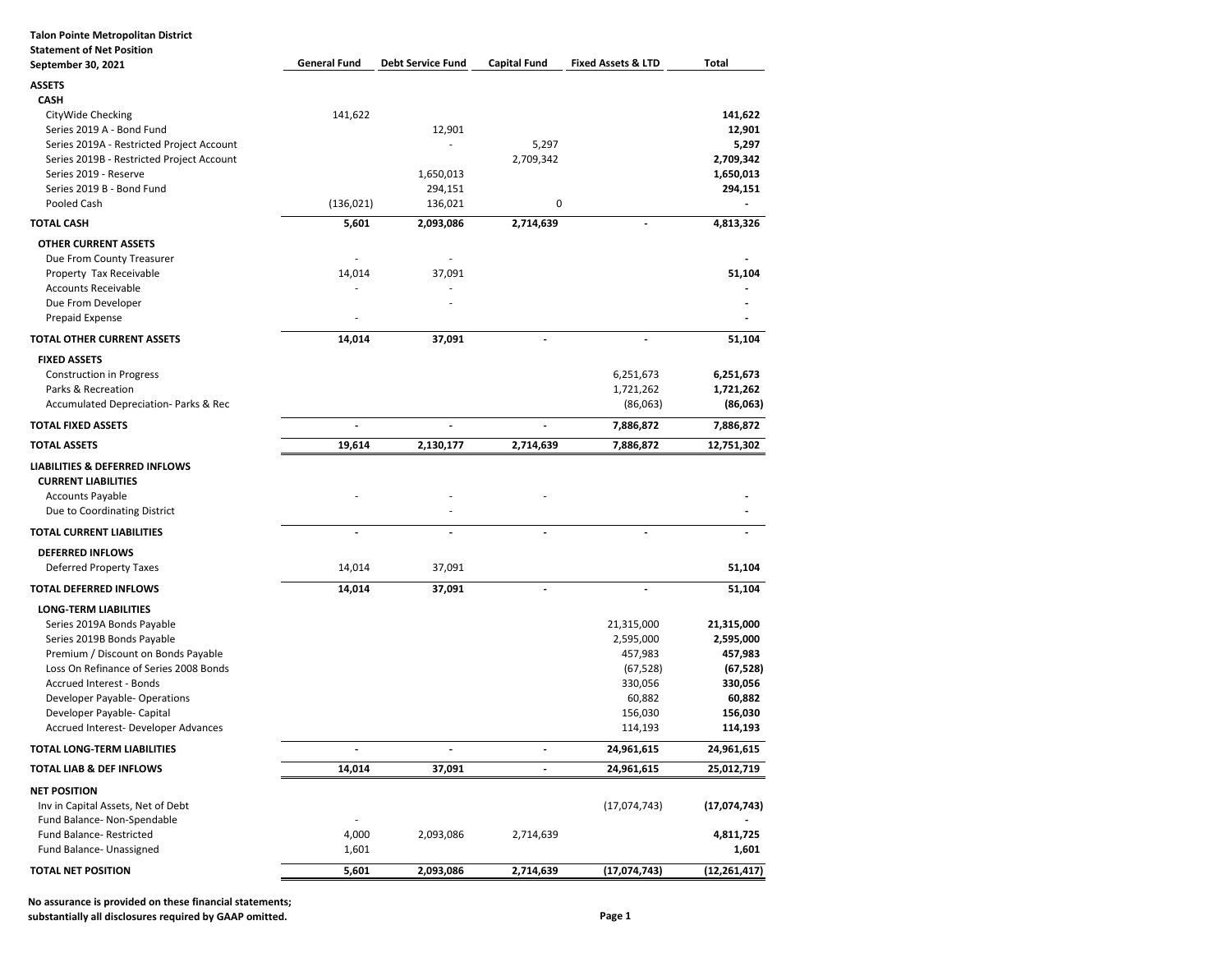|                                                                                 | 2020               | 2021               | 2021               |                    | <b>YTD Thru</b> | <b>YTD Thru</b> | Variance   | 2022          |                                                                                              |
|---------------------------------------------------------------------------------|--------------------|--------------------|--------------------|--------------------|-----------------|-----------------|------------|---------------|----------------------------------------------------------------------------------------------|
|                                                                                 | Audited            | Adopted            | Amended            | 2021               | 09/30/21        | 09/30/21        | Positive   | Adopted       |                                                                                              |
|                                                                                 | Actual             | <b>Budget</b>      | <b>Budget</b>      | Forecast           | Actual          | <b>Budget</b>   | (Negative) | <b>Budget</b> | <b>Budget Notes/Assumptions</b>                                                              |
| <b>PROPERTY TAXES</b>                                                           |                    |                    |                    |                    |                 |                 |            |               |                                                                                              |
| <b>Assessed Valuation</b>                                                       | 5,622,950          | 6,086,200          | 6,086,200          | 6,086,200          |                 |                 |            |               | 6,823,020   Final 11/24/21 AV Per County                                                     |
| Mill Levy - General Fund<br>Mill Levy - Debt Service Fund                       | 20.000<br>51.633   | 20.000<br>52.934   | 20.000<br>52.934   | 20.000<br>52.934   |                 |                 |            |               | 20,000 Limited to 20 until 3 homeowners are on the Board<br>54.162   50 Mills, Gallagherized |
| <b>Total</b>                                                                    | 71.633             | 72.934             | 72.934             | 72.934             |                 |                 |            | 74.162        |                                                                                              |
| Property Tax Revenue - General Fund<br>Property Tax Revenue - Debt Service Fund | 112,459<br>290,330 | 121,724<br>322,167 | 121.724<br>322,167 | 121,724<br>322,167 |                 |                 |            |               | 136,460   AV * Mills / 1,000<br>369,548   AV * Mills / 1,000                                 |
| <b>Total</b>                                                                    | 402.789            | 443,891            | 443,891            | 443,891            |                 |                 |            | 506,009       |                                                                                              |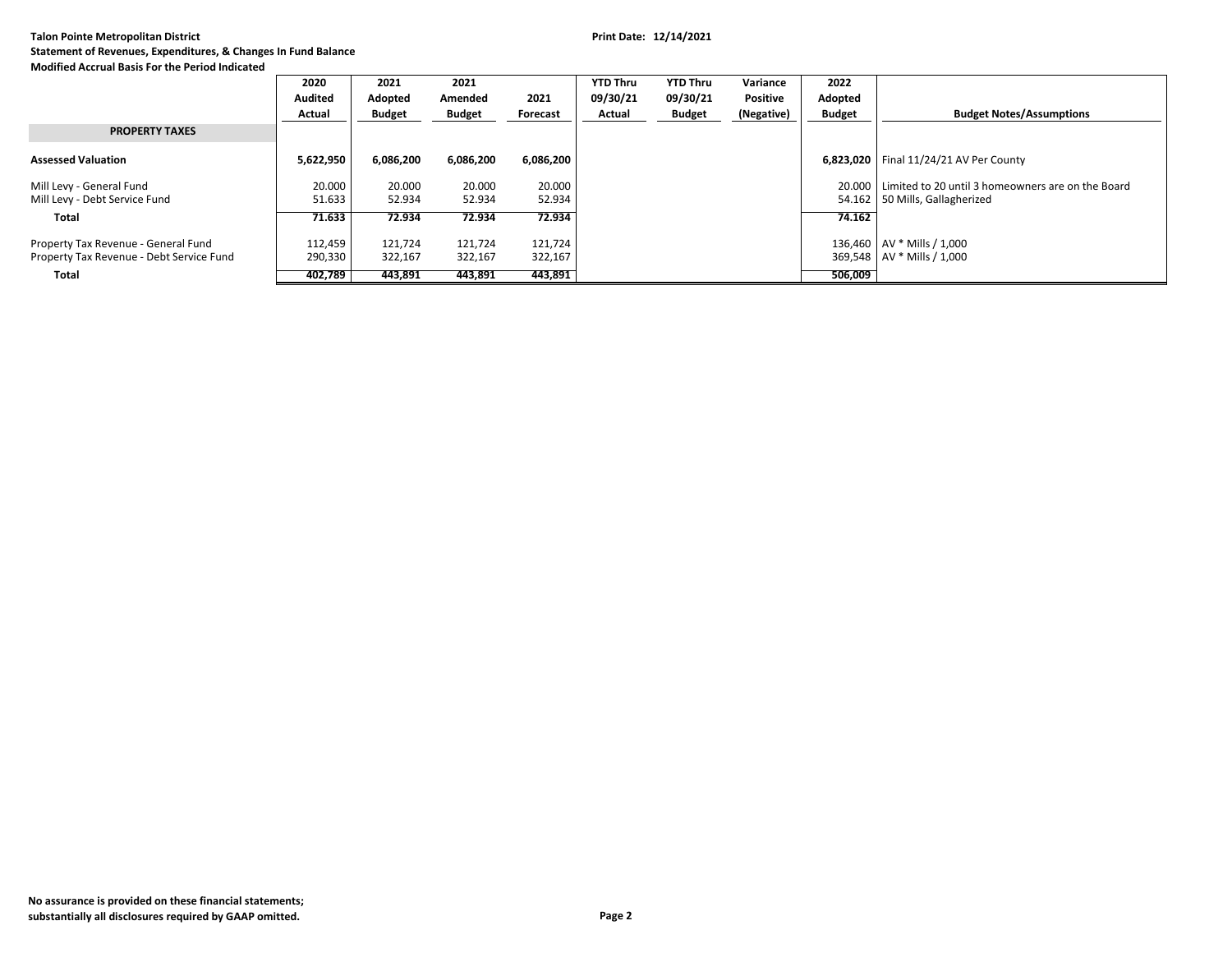## **Talon Pointe Metropolitan District Print Date: 12/14/2021 Statement of Revenues, Expenditures, & Changes In Fund Balance**

# **Modified Accrual Basis For the Period Indicated**

|                                                                      | 2020             | 2021             | 2021             |                  | <b>YTD Thru</b>  | <b>YTD Thru</b> | Variance    | 2022                  |                                                   |
|----------------------------------------------------------------------|------------------|------------------|------------------|------------------|------------------|-----------------|-------------|-----------------------|---------------------------------------------------|
|                                                                      | <b>Audited</b>   | Adopted          | Amended          | 2021             | 09/30/21         | 09/30/21        | Positive    | Adopted               |                                                   |
|                                                                      | Actual           | <b>Budget</b>    | <b>Budget</b>    | Forecast         | Actual           | <b>Budget</b>   | (Negative)  | <b>Budget</b>         | <b>Budget Notes/Assumptions</b>                   |
| <b>COMBINED FUNDS</b>                                                |                  |                  |                  |                  |                  |                 |             |                       |                                                   |
| <b>REVENUE</b>                                                       |                  |                  |                  |                  |                  |                 |             |                       |                                                   |
| Property taxes                                                       | 402,786          | 443,891          | 443,891          | 443,891          | 392,786          | 443,891         | (51, 104)   | 506,009               | 20 mills for ops, 50 mills adjusted for debt      |
| Specific ownership taxes                                             | 29,560           | 31,072           | 31,072           | 31,072           | 22,168           | 20,715          | 1,453       | 32,891                | 6.5% of Property Taxes                            |
| <b>Operations Fees</b>                                               |                  |                  |                  |                  |                  |                 |             | 144,267               | See Detail In Coordinating Budget                 |
| Interest & other income                                              | 21,899           | 15,000           | 15,000           | 4,100            | 2,740            | 13,750          | (11, 010)   | 16,550                | Capital & Bond Interest Income                    |
| Developer Advances                                                   |                  |                  |                  |                  |                  |                 |             |                       |                                                   |
| System Development Fees                                              | 148,000          | 624,000          | 624,000          | 20,000           | $\sim$           | 468,000         | (468,000)   | 544,000               | \$4,000 Per Unit- Complete Filing 2 in Talon View |
| LOC Fees                                                             | 37,000           | 156,000          | 156,000          | 5,000            | $\sim$           | 117,000         | (117,000)   | 136,000               | \$1,000 Per Unit- Complete Filing 2 in Talon View |
| <b>TOTAL REVENUE</b>                                                 | 639,245          | 1,269,963        | 1,269,963        | 504,063          | 417,694          | 1,063,356       | (645, 662)  | 1,379,716             |                                                   |
| <b>EXPENDITURES</b>                                                  |                  |                  |                  |                  |                  |                 |             |                       |                                                   |
| Administration                                                       |                  |                  |                  |                  |                  |                 |             |                       |                                                   |
| Accounting, Legal & Administrative Costs                             |                  |                  |                  |                  |                  |                 |             |                       | Paid by Coordinating District                     |
| Audit                                                                | 5,500            | 5,800            | 5,800            | 5,500            | 5,500            | 5,800           | 300         | 5,800                 | Based on 2021 Forecast                            |
| Treasurer's fees                                                     | 6,118            | 6,658            | 6,658            | 6,658            | 5,918            | 6,658           | 740         | 7,590                 | 1.5 % of property taxes                           |
| Insurance, bonds & SDA dues                                          | 3,148            | 3,119            | 5,000            | 4,919            | 4,919            | 3,119           | (1,800)     | 5,700                 | Assuming 15% Increase                             |
| Contingency                                                          |                  | 1,000            | 5,000            | 1,000            |                  |                 |             | 5,000                 | Potential unforeseen needs                        |
| <b>Debt Service</b>                                                  |                  |                  |                  |                  |                  |                 |             |                       |                                                   |
| <b>Bond interest</b>                                                 | 1,119,038        | 1,119,038        | 1,119,038        | 1,119,038        | 559,519          | 559,519         |             | 1,119,038             | Per Amortization Schedule                         |
| Bond principal                                                       |                  |                  |                  |                  |                  |                 |             |                       | Per Amortization Schedule                         |
| <b>LOC Payments</b>                                                  | 37,000           | 156,000          | 156,000          | 5,000            | ÷,               | 117,000         | 117,000     | 136,000               | \$1,000 Per Unit- Equal to Revenues Collected     |
| Trustee Administrative Fee                                           | 7,500            |                  | 7,500            | 7,500            |                  |                 |             | 7,500                 | Not In Financial Plan But Added Into Budget       |
| Debt issuance expense & trustee fees                                 | 10,000           |                  |                  |                  |                  |                 |             |                       |                                                   |
| Contingency                                                          |                  | 25,000           | 25,000           |                  |                  |                 |             | 100,000               | Unforeseen Needs- To Avoid Budget Amendment       |
| <b>Capital Outlay</b>                                                |                  | 2,718,778        | 2,718,778        |                  |                  | 2,718,778       | 2,718,778   | 3,072,192             |                                                   |
| <b>TOTAL EXPENDITURES</b>                                            | 1,188,303        | 4,035,392        | 4,048,773        | 1,149,615        | 575,856          | 3,410,873       | 2,835,017   | 4,458,819             |                                                   |
| REVENUE OVER / (UNDER) EXPENDITURES                                  | (549, 058)       | (2,765,429)      | (2,778,810)      | (645, 552)       | (158, 162)       | 4,474,229       | (3,480,679) | (3,079,103)           |                                                   |
| <b>OTHER SOURCES / (USES)</b>                                        |                  |                  |                  |                  |                  |                 |             |                       |                                                   |
| Developer Repayments                                                 |                  |                  |                  |                  |                  |                 |             |                       | No funds available                                |
| <b>Transfers to TPCMD</b>                                            | (106, 835)       | (128, 992)       | (128, 992)       | (127, 710)       | (119, 643)       | (127, 152)      | 7,509       |                       | (271,100) Transfer of Net Tax & Fee Revenues      |
| <b>Bond Proceeds &amp; Premium</b>                                   |                  |                  |                  |                  |                  |                 |             |                       |                                                   |
| <b>Developer Contributions</b>                                       | 131,100          |                  | 224,900          | 224,900          | 173,000          |                 | 173,000     |                       | To Extend Subordinate Project Fund                |
| <b>TOTAL OTHER SOURCES / (USES)</b>                                  | 24,265           | (128, 992)       | 95,908           | 97,190           | 53,357           | (127, 152)      | 180,509     | (271, 100)            |                                                   |
| <b>CHANGE IN FUND BALANCE</b>                                        | (964, 692)       | (2,894,421)      | (2,682,902)      | (548, 361)       | (104, 805)       | (2,474,669)     | 2,369,865   | (3,350,204)           |                                                   |
| <b>BEGINNING FUND BALANCE</b>                                        | 5,882,822        | 4,979,535        | 4,912,816        | 4,918,131        | 4,918,131        | 4,979,535       | (61, 405)   | 4,369,769             |                                                   |
| <b>ENDING FUND BALANCE</b>                                           | 4,918,131        | 2,085,114        | 2,229,914        | 4,369,769        | 4,813,326        | 2,504,866       | 2,308,460   | 1,019,566             |                                                   |
|                                                                      | $\equiv$         | $=$              | $\equiv$         | $\equiv$         | $\equiv$         | $\equiv$        | $=$         | $\equiv$              |                                                   |
| <b>COMPONENTS OF FUND BALANCE</b>                                    |                  |                  |                  |                  |                  |                 |             |                       |                                                   |
| Non-Spendable                                                        | 4,919<br>3,700   | 3,275<br>352     | 3,275<br>352     | 5,700<br>4,000   | 4,000            |                 |             | 5,985<br>8,900        | Prepaid Insurance<br>3% of General Fund Revenues  |
| <b>TABOR Emergency Reserve</b><br><b>Restricted For Debt Service</b> | 2,181,029        | 2,080,114        | 1,877,178        | 1,295,578        | 2,093,086        |                 |             | 1,001,566             | Reserve Fund + Bond Payment Fund                  |
| <b>Restricted For Capital Projects</b>                               | 2,714,092        |                  | 346,100          | 3,061,192        | 2,714,639        |                 |             |                       |                                                   |
| Assigned For Subsequent Year                                         | 5,573            |                  |                  |                  |                  |                 |             |                       |                                                   |
| Unassigned                                                           | 8,818            | 1,373            | 3,010            | 3,300            | 1,601            |                 |             | 3,115                 |                                                   |
|                                                                      |                  |                  |                  |                  |                  |                 |             |                       |                                                   |
| <b>TOTAL ENDING FUND BALANCE</b>                                     | 4,918,131<br>$=$ | 2,085,114<br>$=$ | 2,229,914<br>$=$ | 4,369,769<br>$=$ | 4,813,326<br>$=$ |                 |             | 1,019,566<br>$\equiv$ |                                                   |

**No assurance is provided on these financial statements;**

**substantially all disclosures required by GAAP omitted. Page 3**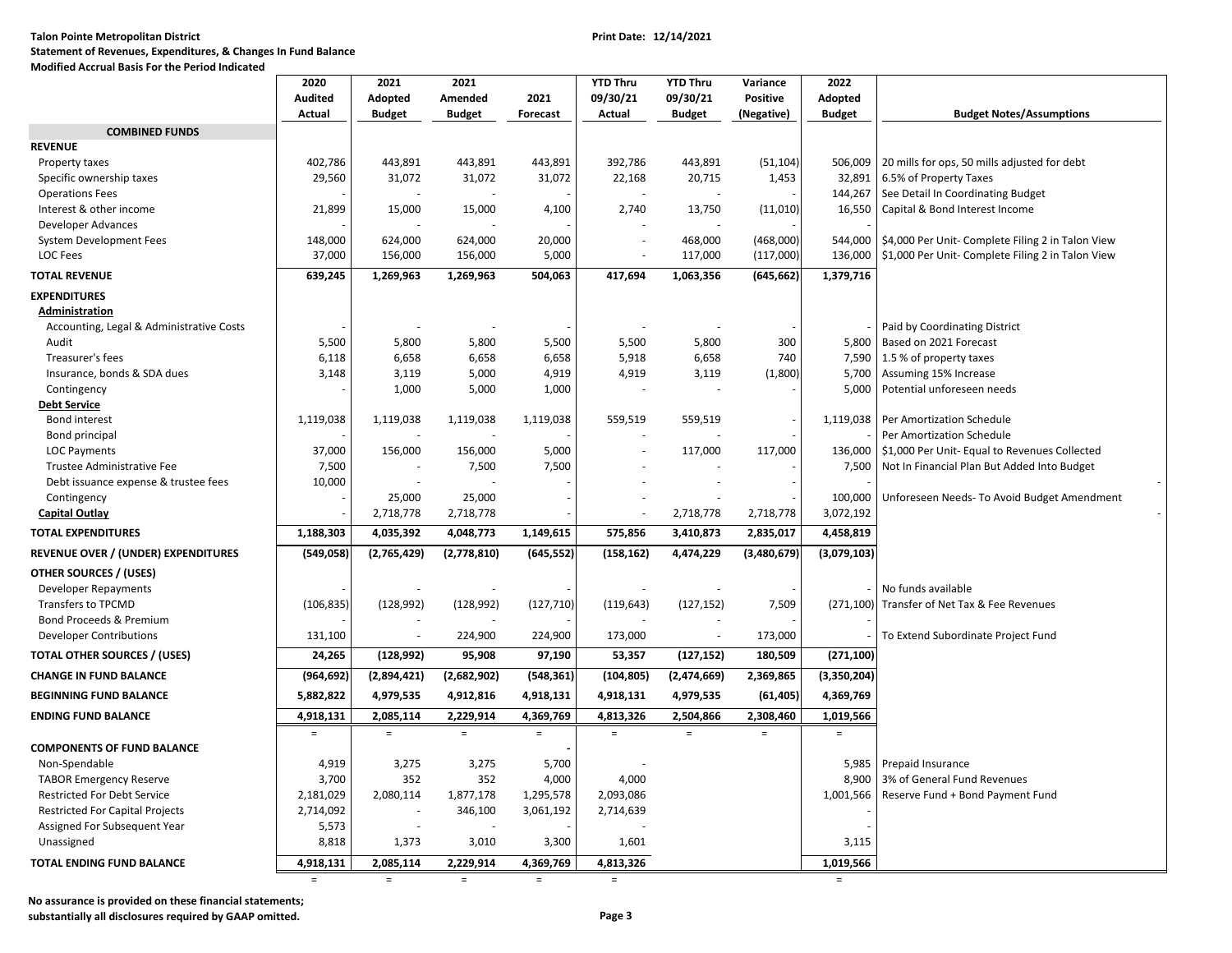# **Talon Pointe Metropolitan District Print Date: 12/14/2021 Statement of Revenues, Expenditures, & Changes In Fund Balance**

### **Modified Accrual Basis For the Period Indicated**

|                                            | 2020       | 2021          | 2021          |            | <b>YTD Thru</b> | <b>YTD Thru</b>          | Variance   | 2022          |                                                           |
|--------------------------------------------|------------|---------------|---------------|------------|-----------------|--------------------------|------------|---------------|-----------------------------------------------------------|
|                                            | Audited    | Adopted       | Amended       | 2021       | 09/30/21        | 09/30/21                 | Positive   | Adopted       |                                                           |
|                                            | Actual     | <b>Budget</b> | <b>Budget</b> | Forecast   | Actual          | <b>Budget</b>            | (Negative) | <b>Budget</b> | <b>Budget Notes/Assumptions</b>                           |
| <b>GENERAL FUND</b>                        |            |               |               |            |                 |                          |            |               |                                                           |
|                                            |            |               |               |            |                 |                          |            |               |                                                           |
| <b>REVENUE</b>                             |            |               |               |            |                 |                          |            |               |                                                           |
| Property taxes                             | 112,458    | 121,724       | 121,724       | 121,724    | 107,710         | 121,724                  | (14, 014)  |               | 136,460 Limited to 20 until 3 homeowners are on the Board |
| Specific Ownership Taxes                   | 8,253      | 8,521         | 8,521         | 8,521      | 6,079           | 5,680                    | 398        | 8,870         | 6.5% of Property Taxes                                    |
| Interest Income                            | 1,414      |               |               | 700        | 486             |                          | 486        | 50            |                                                           |
| <b>Operations Fees</b>                     |            |               |               |            |                 |                          |            | 144,267       | See Detail In Coordinating Budget                         |
| <b>Developer Contributions</b>             |            |               |               |            |                 |                          |            |               |                                                           |
| Miscellaneous Income                       |            |               |               |            |                 |                          |            | 5,000         | <b>Equal to Contingency</b>                               |
| System Development Fees                    |            |               |               |            |                 |                          |            |               |                                                           |
| <b>TOTAL REVENUE</b>                       | 122,126    | 130,245       | 130,245       | 130,945    | 114,275         | 127,404                  | (13, 129)  | 294,647       |                                                           |
| <b>EXPENDITURES</b>                        |            |               |               |            |                 |                          |            |               |                                                           |
| Accounting                                 |            |               |               |            |                 |                          |            |               | Paid by Coordinating District                             |
| Audit                                      | 5,500      | 5,800         | 5,800         | 5,500      | 5,500           | 5,800                    | 300        | 5,800         | Based on 2021 Forecast                                    |
| Insurance & Bonds                          | 3,148      | 3,119         | 5,000         | 4,919      | 4,919           | 3,119                    | (1,800)    |               | 5,700 Assuming 15% Increase                               |
| Legal                                      |            |               |               |            |                 |                          |            |               | Paid by Coordinating District                             |
| <b>Administrative Costs</b>                |            |               |               |            |                 | $\sim$                   |            |               | Paid by Coordinating District                             |
| Treasurer's fees                           | 1,708      | 1,826         | 1,826         | 1,826      | 1,623           | 1,826                    | 203        | 2,047         | 1.5 % of property taxes                                   |
| Developer Repayment- Principal             |            |               |               |            |                 |                          |            |               | No funds available                                        |
| Developer Repayment- Interest              |            |               |               |            |                 |                          |            |               |                                                           |
| Contingency                                |            | 1,000         | 5,000         | 1,000      |                 |                          |            | 5,000         | Potential unforeseen needs                                |
| <b>TOTAL EXPENDITURES</b>                  | 10,356     | 11,745        | 17,626        | 13,245     | 12,042          | 10,745                   | (1, 297)   | 18,547        |                                                           |
| <b>REVENUE OVER / (UNDER) EXPENDITURES</b> | 111,770    | 118,500       | 112,619       | 117,700    | 102,233         | 116,660                  | (14, 426)  | 276,100       |                                                           |
|                                            |            |               |               |            |                 |                          |            |               |                                                           |
| <b>OTHER SOURCES / (USES)</b>              |            |               |               |            |                 |                          |            |               |                                                           |
| Transfers in/(out)                         |            |               |               |            |                 |                          |            |               |                                                           |
| Transfers to TPCMD (Taxes & Other)         | (106, 835) | (128, 992)    | (128, 992)    | (127, 710) | (119, 643)      | (127, 152)               | 7,509      |               | (126,833) Transfer net remaining for operating costs      |
| Transfers to TPCMD (Operations Fees)       |            |               |               |            |                 |                          |            |               | (144,267) Transfer equal to fee revenues                  |
| Developer advances (repayments)            |            |               |               |            |                 | $\overline{\phantom{a}}$ |            |               |                                                           |
| <b>TOTAL OTHER SOURCES / (USES)</b>        | (106, 835) | (128, 992)    | (128, 992)    | (127, 710) | (119, 643)      | (127, 152)               | 7,509      | (271, 100)    |                                                           |
| <b>CHANGE IN FUND BALANCE</b>              | 4,934      | (10, 492)     | (16, 373)     | (10, 010)  | (17, 409)       | (10, 492)                | (6, 917)   | 5,000         |                                                           |
| <b>BEGINNING FUND BALANCE</b>              | 18,076     | 15,492        | 23,010        | 23,010     | 23,010          | 15,492                   | 7,518      | 13,000        |                                                           |
| <b>ENDING FUND BALANCE</b>                 | 23,010     | 5,000         | 6,637         | 13,000     | 5,601           | 5,000                    | 601        | 18,000        |                                                           |
|                                            | $=$        | $\equiv$      | $\equiv$      |            | $\equiv$        | $\equiv$                 | $\equiv$   | $\equiv$      |                                                           |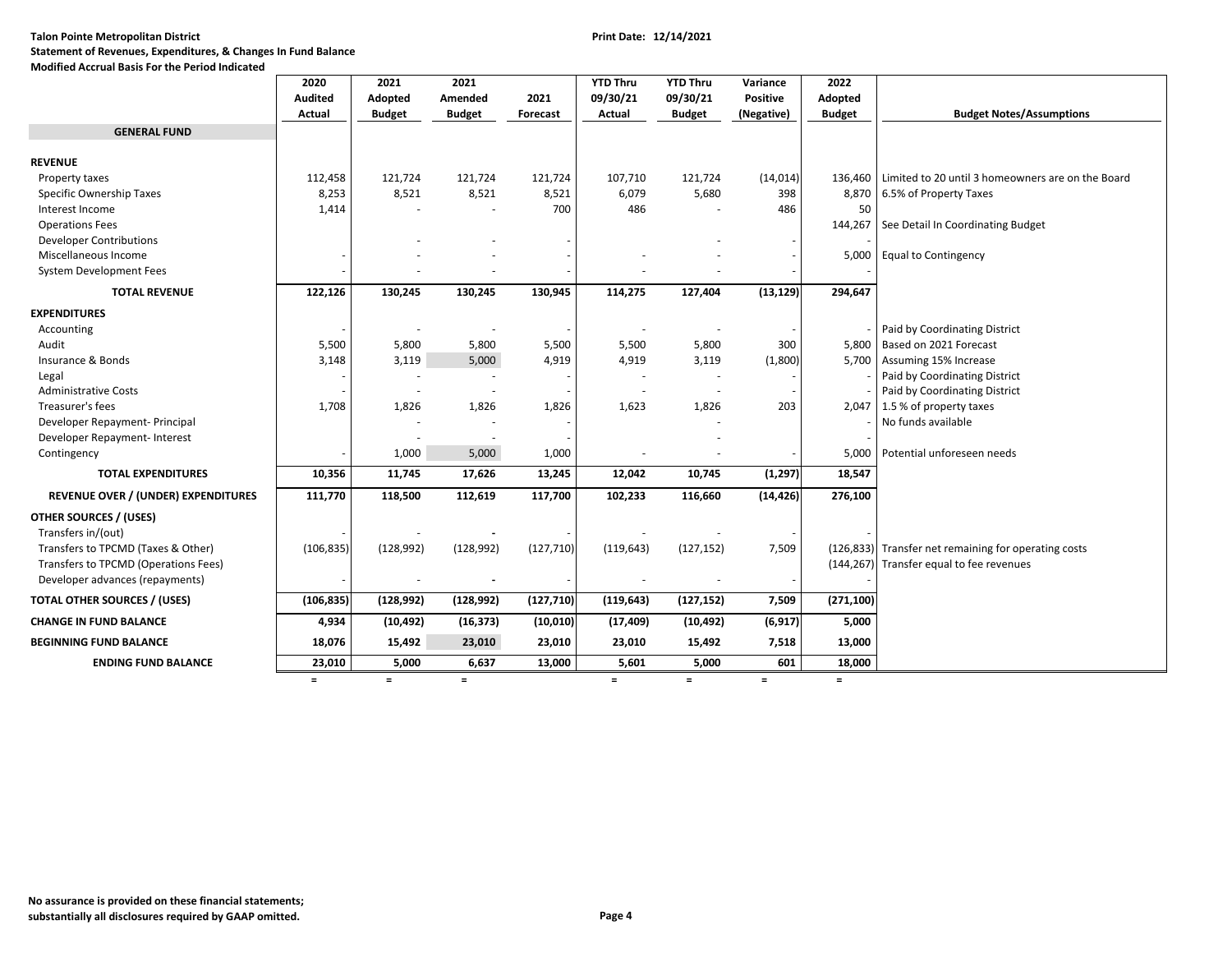**Modified Accrual Basis For the Period Indicated**

|                                             | 2020           | 2021          | 2021          |            | <b>YTD Thru</b>          | <b>YTD Thru</b> | Variance        | 2022          |                                                             |
|---------------------------------------------|----------------|---------------|---------------|------------|--------------------------|-----------------|-----------------|---------------|-------------------------------------------------------------|
|                                             | <b>Audited</b> | Adopted       | Amended       | 2021       | 09/30/21                 | 09/30/21        | <b>Positive</b> | Adopted       |                                                             |
|                                             | Actual         | <b>Budget</b> | <b>Budget</b> | Forecast   | Actual                   | <b>Budget</b>   | (Negative)      | <b>Budget</b> | <b>Budget Notes/Assumptions</b>                             |
| <b>DEBT SERVICE FUND</b>                    |                |               |               |            |                          |                 |                 |               |                                                             |
| <b>REVENUE</b>                              |                |               |               |            |                          |                 |                 |               |                                                             |
| Property taxes                              | 290,328        | 322,167       | 322,167       | 322,167    | 285,076                  | 322,167         | (37,091)        |               | 369,548   50 Mills Gallagherized                            |
| Specific ownership taxes                    | 21,307         | 22,552        | 22,552        | 22,552     | 16,089                   | 15,034          | 1,055           | 24,021        | 6.5% of Property Taxes                                      |
| Interest income                             | 12,627         | 5,000         | 5,000         | 2,400      | 1,706                    | 3,750           | (2,044)         | 500           |                                                             |
| LOC Fee                                     | 37,000         | 156,000       | 156,000       | 5,000      |                          | 117,000         | (117,000)       |               | 136,000   \$1,000 Per Unit- Complete Filing 2 in Talon View |
| <b>System Dev Fees</b>                      | 148,000        | 624,000       | 624,000       | 20,000     | $\overline{\phantom{a}}$ |                 |                 | 544,000       | \$4,000 Per Unit- Complete Filing 2 in Talon View           |
| Miscellaneous Income                        |                |               |               |            |                          | 468,000         | (468,000)       |               |                                                             |
|                                             |                |               |               |            |                          |                 |                 |               |                                                             |
| <b>TOTAL REVENUE</b>                        | 509,262        | 1,129,719     | 1,129,719     | 372,119    | 302,872                  | 925,951         | (623,080)       | 1,074,069     |                                                             |
| <b>EXPENDITURES</b>                         |                |               |               |            |                          |                 |                 |               |                                                             |
| <b>Treasurer's Fees</b>                     | 4,410          | 4,833         | 4,833         | 4,833      | 4,295                    | 4,833           | 537             |               | 5,543 1.5 % of property taxes                               |
| Bond Principal- Series 2008                 |                |               |               |            |                          |                 |                 |               |                                                             |
| Bond Interest- Series 2008                  |                |               |               |            |                          |                 |                 |               |                                                             |
| Bond Principal- Series 2019A                |                |               |               |            |                          |                 |                 |               | <b>Per Amortization Schedule</b>                            |
| Bond Interest- Series 2019A                 | 1,119,038      | 1,119,038     | 1,119,038     | 1,119,038  | 559,519                  | 559,519         |                 | 1,119,038     | Per Amortization Schedule                                   |
| Bond Principal- Series 2019B                |                |               |               |            |                          |                 |                 |               | No Funds Available                                          |
| Bond Interest- Series 2019B                 |                |               |               |            |                          |                 |                 |               | No Funds Available                                          |
| LOC Payment                                 | 37,000         | 156,000       | 156,000       | 5,000      |                          | 117,000         | 117,000         |               | 136,000   \$1,000 Per Unit- Equal to Revenues Collected     |
| Paying agent / trustee fees                 | 7,500          |               | 7,500         | 7,500      |                          |                 |                 | 7,500         | Not In Financial Plan But Added Into Budget                 |
| Developer Advance Repayment-Interest        |                |               |               |            |                          |                 |                 |               |                                                             |
| Developer Advance Repayment-Principal       |                |               |               |            |                          |                 |                 |               |                                                             |
| Debt Issuance Expense                       | 10,000         |               |               |            |                          |                 |                 |               |                                                             |
| Transfer to Talon Pointe Coordinating Metro | 439,898        |               |               |            |                          |                 |                 |               |                                                             |
| Contingency                                 |                | 25,000        | 25,000        |            |                          |                 |                 | 100,000       | Unforeseen Needs- To Avoid Budget Amendment                 |
|                                             |                |               |               |            |                          |                 |                 |               |                                                             |
| <b>TOTAL EXPENDITURES</b>                   | 1,617,845      | 1,304,870     | 1,312,370     | 1,136,370  | 563,814                  | 681,351         | 117,537         | 1,368,081     |                                                             |
| REVENUE OVER / (UNDER) EXPENDITURES         | (1, 108, 583)  | (175, 151)    | (182, 651)    | (764, 251) | (260, 943)               | 244,600         | (505, 543)      | (294, 012)    |                                                             |
| <b>OTHER SOURCES / (USES)</b>               |                |               |               |            |                          |                 |                 |               |                                                             |
| Transfers In/(Out)                          | (5, 297)       |               | (346, 100)    | (346, 100) |                          |                 |                 |               | Transfer of Developer Contributions to Capital Fund         |
| <b>Bond Proceeds</b>                        |                |               |               |            |                          |                 |                 |               |                                                             |
| <b>Bond Premium</b>                         |                |               |               |            |                          |                 |                 |               |                                                             |
| Developer Contribution                      | 131,100        |               | 224,900       | 224,900    | 173,000                  |                 | 173,000         |               |                                                             |
| <b>TOTAL OTHER SOURCES / (USES)</b>         | 125,803        | $\sim$        | (121, 200)    | (121, 200) | 173,000                  | $\blacksquare$  | 173,000         |               |                                                             |
| <b>CHANGE IN FUND BALANCE</b>               | (982,780)      | (175, 151)    | (303, 851)    | (885, 451) | (87, 943)                | 244,600         | (332, 543)      | (294, 012)    |                                                             |
| <b>BEGINNING FUND BALANCE</b>               | 3,163,809      | 2,255,266     | 2,181,029     | 2,181,029  | 2,181,029                | 2,255,266       | (74, 237)       | 1,295,578     |                                                             |
|                                             |                | 2,080,114     |               |            | 2,093,086                | 2,499,866       |                 |               |                                                             |
| <b>ENDING FUND BALANCE</b>                  | 2,181,029      |               | 1,877,178     | 1,295,578  |                          |                 | (406, 780)      | 1,001,566     |                                                             |
|                                             | $\equiv$       | $\equiv$      | $\equiv$      |            | $\equiv$                 | $\equiv$        | $\equiv$        | $\equiv$      |                                                             |
| <b>COMPONENTS OF FUND BALANCE:</b>          |                |               |               |            |                          |                 |                 |               |                                                             |
| Debt Service Reserve Fund                   | 1,649,681      | 1,644,325     | 1,644,325     | 1,291,819  | 1,650,013                |                 |                 | 997,562       | Draw From \$1,644,325 Requirement For Payments              |
| Bond Payment / Capitalized Interest Fund    | 360,059        | 435,789       | 232,853       | 0          | 12,901                   |                 |                 |               | Depleted to Cover Payments                                  |
| Subordinate Bond Fund                       | 121,110        |               |               |            | 294,151                  |                 |                 |               |                                                             |
| Senior Bond Surplus Fund                    |                |               |               |            |                          |                 |                 |               | Grow until reaches \$1,500,000                              |
| Other / Internal Balances                   | 50,179         |               |               | 3,759      | 136,021                  |                 |                 |               | 4,003   SO Taxes Collected after 12/1 Payments              |
|                                             |                |               |               |            |                          |                 |                 |               |                                                             |

**TOTAL ENDING FUND BALANCE 2,181,029 2,080,114 1,877,178 1,295,578 2,093,086 1,001,566**

**No assurance is provided on these financial statements; substantially all disclosures required by GAAP omitted. Page 5**  **<sup>=</sup>**

**=====**